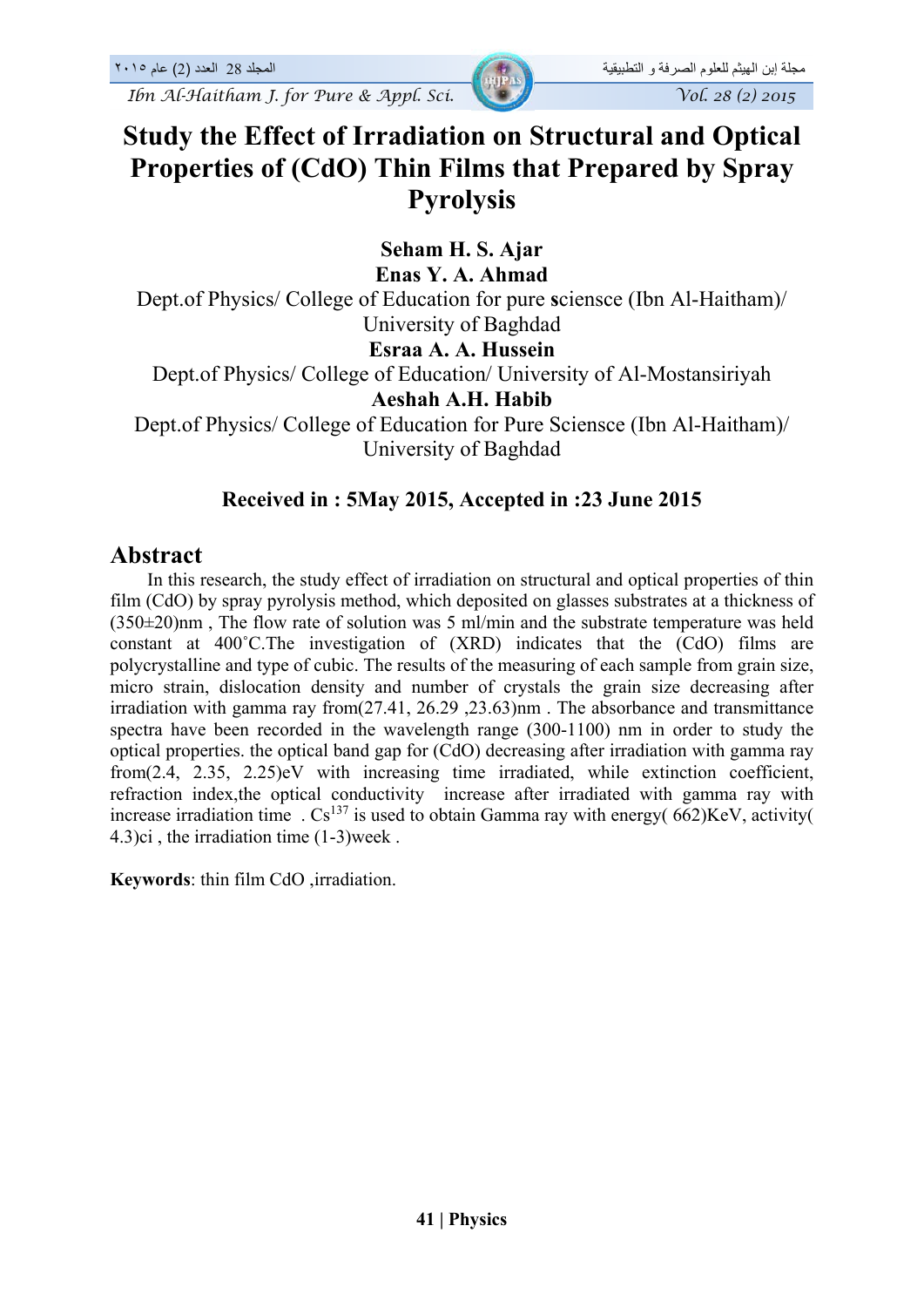## **Introduction**

Cadmium Oxide is one of the promising transparent conducting oxides (TCOs) from to group of semiconductors [1] and its important material for the development of various technologies of soiled state devise, panel display, optoelectronic components, thermally insulating alas, etc.[2].Cadmium oxide is a transparent oxide the in visible and NIR spectral region. It is n-type semiconducting[3].Therefore it is used in many industrial productions like solar cells, smart windows, flat panel display optical communications, photo-transistors, IRdetectors, storage batteries, ceramic glasses and other optoelectronic applications[4-5]. A variety of methods has been used to prepare thin films of cadmium oxide such thermal evaporation metal organic, chemical bath deposition[6],silar deposition technique[7], rapid thermal oxidation (RTO) of Cd[8],successive ionic layer adsorption and reaction (SILAR) method[9],etc.

 The effect of radiation onto films represents linear energy transfer (Kev) which is proportional to the square shipment and inversely with the square speed. Due to their small size and light weight have contribute to the current development the filed of electronic digital in addition to the development of space. The effect of irradiation on thin filmsis that it improves the behavior of these membranes where found the optical properties values increased with increasing irradiation dose and that the value of the energy gap less result generate extra energy levels between the valence and conduction bands[10].

 Abdulmajed et.al.[11]was studied prepartion of the subjected to Gamma –ray for (5,10)min and(24)h with energy (0.662)MeV. The results, irradiation leads to decrease in energy gap value.

Assmaa<sup>[10]</sup> study effect of radioactive dose foe Alpha- practical, which energy (5.49)MeVon optical properties of(CdO)which prepared by spray pyrolysis. with doses of values (135,410,1100,5500)rad.The results showed decreasing in energy gap and changes in other properties with absorbed dose.

Majidet.al.,[1] studied thin films of CdO and 9 % Mg doped CdO doped have been prepared using spray pyrolysis technique. The deposited thin films were exposed to  $\gamma$  - rays. We have studied the transmission, absorptions and absorption coefficient as a function of photon energy before and after irradiation.

 The aim of this study is fabrication thin film by spray pyrolysis and study effect irradiation Gamma-Ray with different times on structural and optical properties of (CdO) thin films.

#### **Experimental**

Cadmium Oxide (CdO) films were prepared on glass substrates by spray paralyses technique. The spray solution used of 0.1 M of high purity cadmium acetate dissolved in 100 mil distilled water and add two drops Acetic acidin 15 min. The atomization of the solution into a spray of fine droplets was carried out by the nozzle, with the help of compresses air as carrier gas. The flow rat of solution was 5 ml/min , spraying time was 10 sec lasted by 2 minutes to avoid excessive cooling and the substrate temperature was held constant at 400 ˚C using a chrome – alumel thermocouple with the help of a digital millimeter supplied by Pasco. The nozzle to substrate distance was (30) cm and the diameter of nozzle was 0.3 mm. The substrates were cleaned by alcohol and distilled water before coating. Film thickness is determined by the weight – difference method ( $t=M/\rho A$ ) where A, is the area of the film, M its mass, t its thickness and  $\rho$  its density (8.15 g/cm<sup>3</sup>). The structural of CdO film was obtained by X- ray diffraction (SHIMADZU Japan) XRD600,wave length 1.5418 A˚ and the optical transmission absorbance of the films were obtained in Ultraviolet/ Visible/ near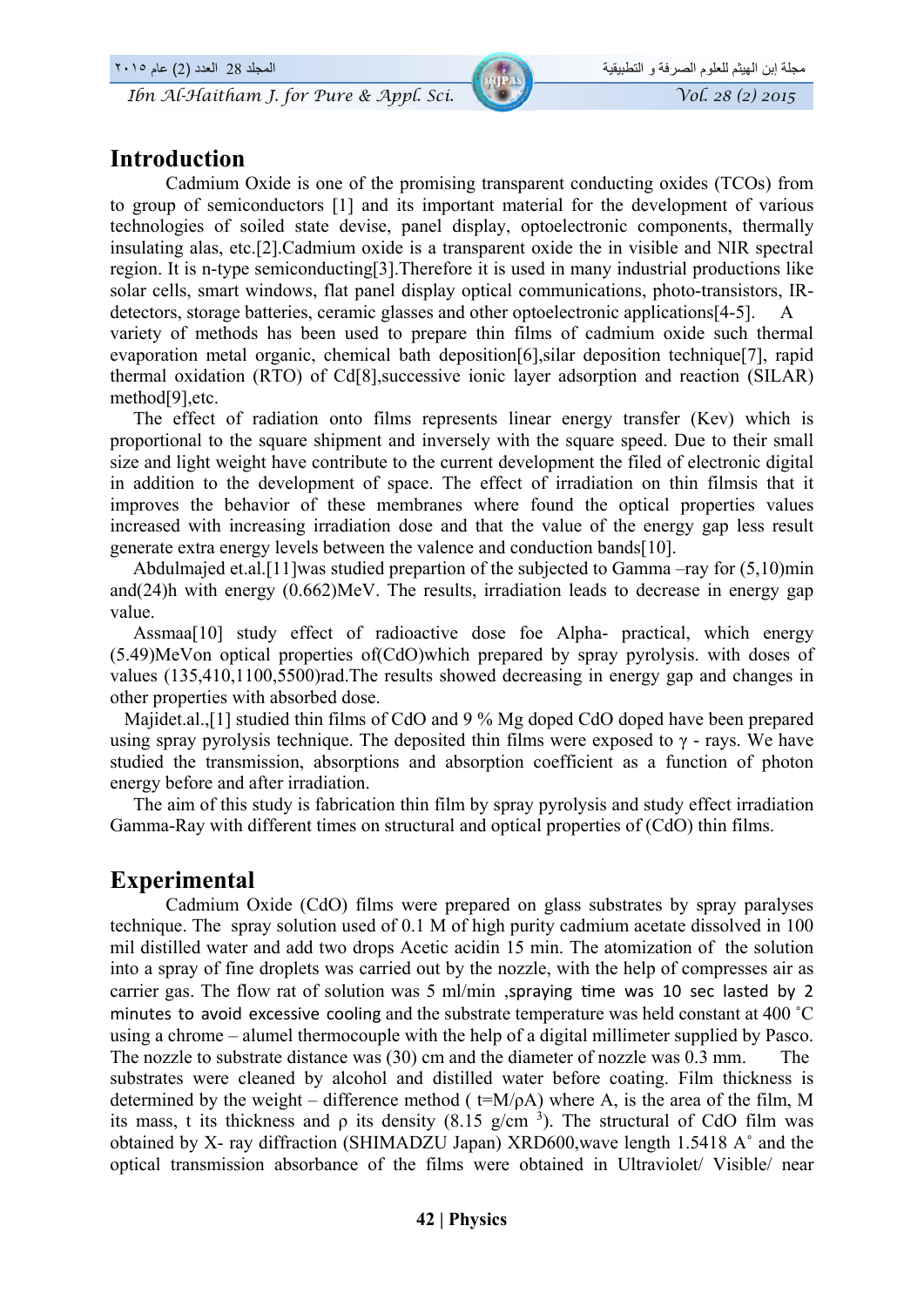infrared (200-1100)nm using (UV-visible 1800 spectra photometer) .  $Cs^{137}$  used to obtained Gamma ray with energy( 662) KeV , activity ( 4.3)ci, the irradiation time(1-3)week.

 cadmium oxide are formed on the substrate surface according to the following reaction [12][13]

……………(1)

### **Results and Discussion**

Fig. 1 shows the X-ray diffraction (XRD) of CdO thin film ,which appear some peaks at  $2\theta = 33.104^\circ$ ,  $38.39^\circ$ ,  $55.38^\circ$  the most peak at  $33.10^\circ$  corresponds to (hkl) (111) with cell constant a= $4.68A^{\circ}$  and d= $2.703A^{\circ}$ . It clearly shows the CdO thin film is a polycrystalline structure and type of cubic, this result is agrees with[11]. The intensity from films has been increased after the process irradiation and became sharper due to crystallinity.

The calculated value of the structural parameters, FWHM, interplanar spacings, grain size, strain and number of crystals determined with the use of the following formulas and using the (ASTM) cards- CdO-00-005-0640:

1-The strain(ε) [14]:

 $\varepsilon = \beta \cos{\theta/4}$ ...............(2)

β the full width at half maximum of (111) peak of XRD pattern, and 2θ is the Bragg angle. 2-Dislocation density $(n)$ : [15]

=1/ (G.s) 2…………………………………….(3)

G.s:The crystallites size of the grains in the films is estimated using the Sherer formula [16] :

G.s=K /cos……………………………….(4)

where K is a constant taken to be 0.94,  $\lambda$  the wavelength of X-Ray used ( $\lambda$ =1.54 Å). 4-Number of Crystals (No)[17]:

NO=t/ (G.s)<sup>3</sup> ………….(5)

5- the interplanar spacing(d)[18]**:** 

Using the Miller indices of these planes, the lattice parameters  $a=b =c$  of the unit cell are evaluated according to the relation:[18]

d=a/(h2 +k<sup>2</sup> +l<sup>2</sup> ) 1/2……………………(6)

where d is the interplanar spacing, and (hkl) are the Miller indices.

These ruslts are shown in table 1and2.

 The decreases of grain size with increase of time irradiation may be attributed to the improvement of growth crystalline that leads to crystallinity and increases of strain and dislocation density with increase time irradiation that leads to increases structural defect

Fig. 2 shows the relation between absorbance and photon energy, we found the

increase in absorption with the increase of photon energy,and increase with increase time irradiation. because irradiation may increase the number of charge carriers which increases the absorption that is films [19].

Fig. 3 shows the relation between transparent and photon energy, we had found decrease with increase of photon energy.

Fig. 4 shows the relation between the absorption coefficient  $(\alpha)$  and photon energy, was calculated using the formula[20]:

=2.303A/t………………………(7)

Where A is the optical absorbance, increasing absorption coefficient value with increase of irradiation time in depended on absorbance and the absorption edge shifted toward long wavelength region.

αhν=B(hν-Eg) r …………………..(8)

Eg energy gap ,r is constant debend on kind transparent.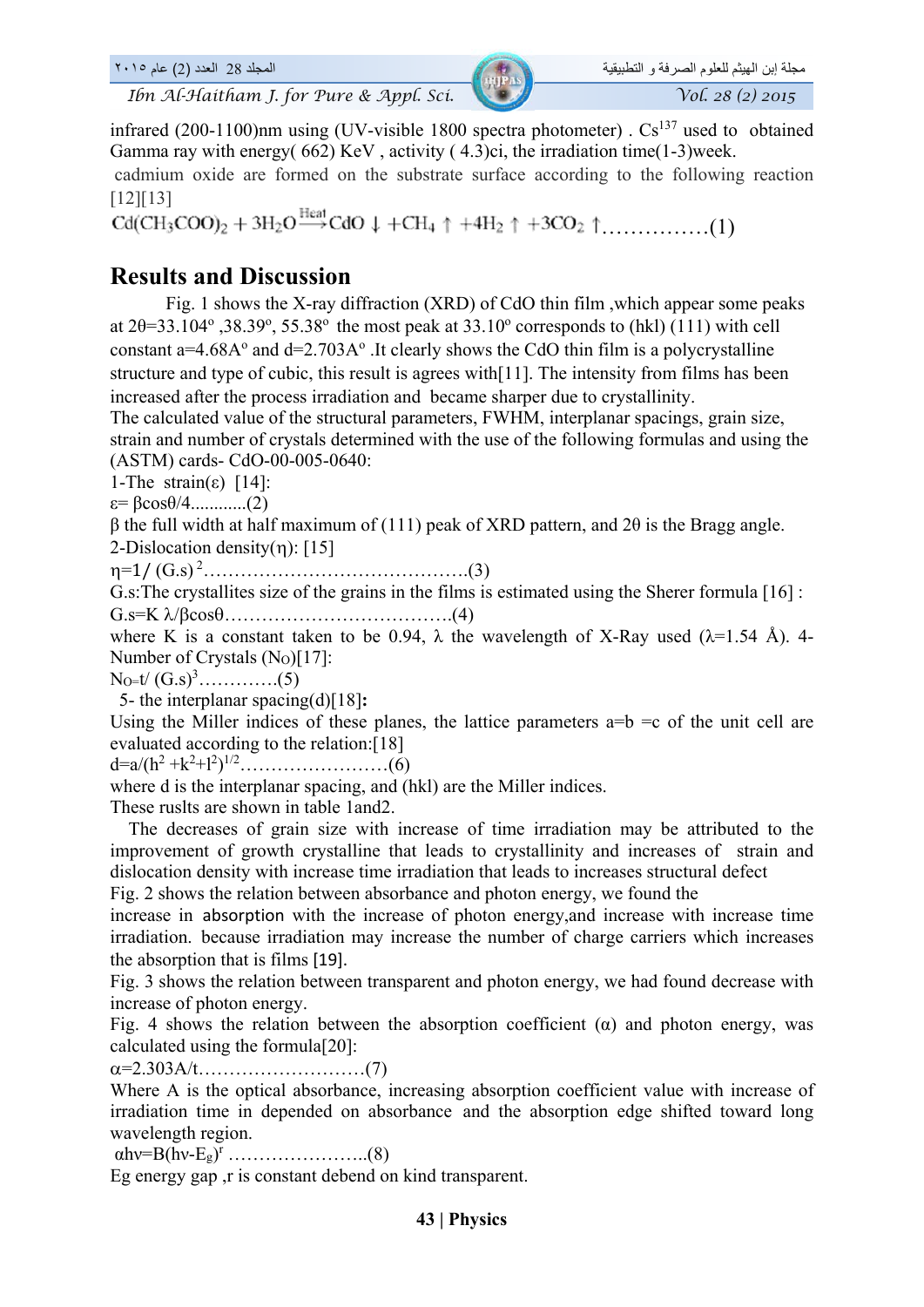Fig. 5 shows the relation between $(ahv)^2$  and photon energy, we had found the values energy gap decreased from(2.4-2.35-2.25)eV with increase time irradiation with  $\gamma$  - rays due to the increase of the density of localized states in the band gap, which causes a shift to lower values this results agree with results [1],[10],[11].

Fig. 6 shows the relation between extinction coefficient and photon

energy . It was found that the increasing at extinction coefficient value with increase time irradiation because of increasing absorption coefficient value with increase of irradiation time in depended on relation (7)and relation(9)[21].

$$
K = \frac{\alpha \lambda}{4\pi} \dots \dots \dots \dots \dots \dots (9)
$$

Where k is the extinction coefficient which is related to the absorption coefficient and the wavelength.

 Fig. 7shows the relation between refractive index and photon energy,during our showing to curves we notice that the behavior of curves is the same behavior before and after irradiation refractive index is increasing with increasing of photon energy until it arrives peak at photon energies (2.2-2.6) eV ,then it began to decrease, with increasing it these value decrease with increasing time irradiation reflective index is calculated from relation: [22]

n =[ ସோ ሺோିଵሻଶ -K2 ] 1/2 - ሺோାଵሻ ሺோିଵሻሿ…………(10)

Where R: The reflection which calculated from the relation: [18]

R + T+ A = 1 ………………………………. (11)

Fig. 8 shows the relation between optical conductivity and photon energy,the optical conductivity increase with increasing time irradiation with  $\gamma$  - rays.

The optical conductivity was calculated using the relation[23]

σ =ఈ ୡ ସగ …………..(12)

where c:the velocity of light in space.

#### **Conclusion**

1. CdO thin film is a polycrystalline structure , the dominant orientation (111)

2.increase intensity with increase irradiation time .

3. after irradiated with gamma ray increase irradiation time refers to the increase in absorption value and decrease in transparent value.

4. the values energy gap decreased with increasing irradiation time.

5. the optical conductivity increase after irradiation with increase irradiation time with  $\gamma$  rays.

## **References**

1.Hassouni,M. H.;Mishjil,K. A.; Chiad, S. S.and Habubi, N. F. (2013) , Effect of Gamma Irradiation on the Optical Properties of Mg doped CdO Thin films deposited by Spray Pyrolysis, International Letters of Chem., Phy. and Astronomy,11 ( 26-37) , ISSN 2299- 3843.

2.Rusu, R.S. and Rusu, G.I.(2004) ,The Hall effect in Cdo:Sn thin films,J. Tomul Xlix, 2,  $(3-10)$ .

3.Virk, H.S.(2011) ,Effect of 90 Mev carbon ion irradiation on cadmium oxide quantum dots, J.Current science, 100, 10, (1540-1543).

4.Mummoorthi, M.;Anandhan,N., Marimuthu T. , Ravi G. and Suganya T.,(2014) , "An effect of supporting electrolyte based CdO polycrystalline thin film prepared by electrode position method J. Chem Tech Research, 6, 13, (5304-5308).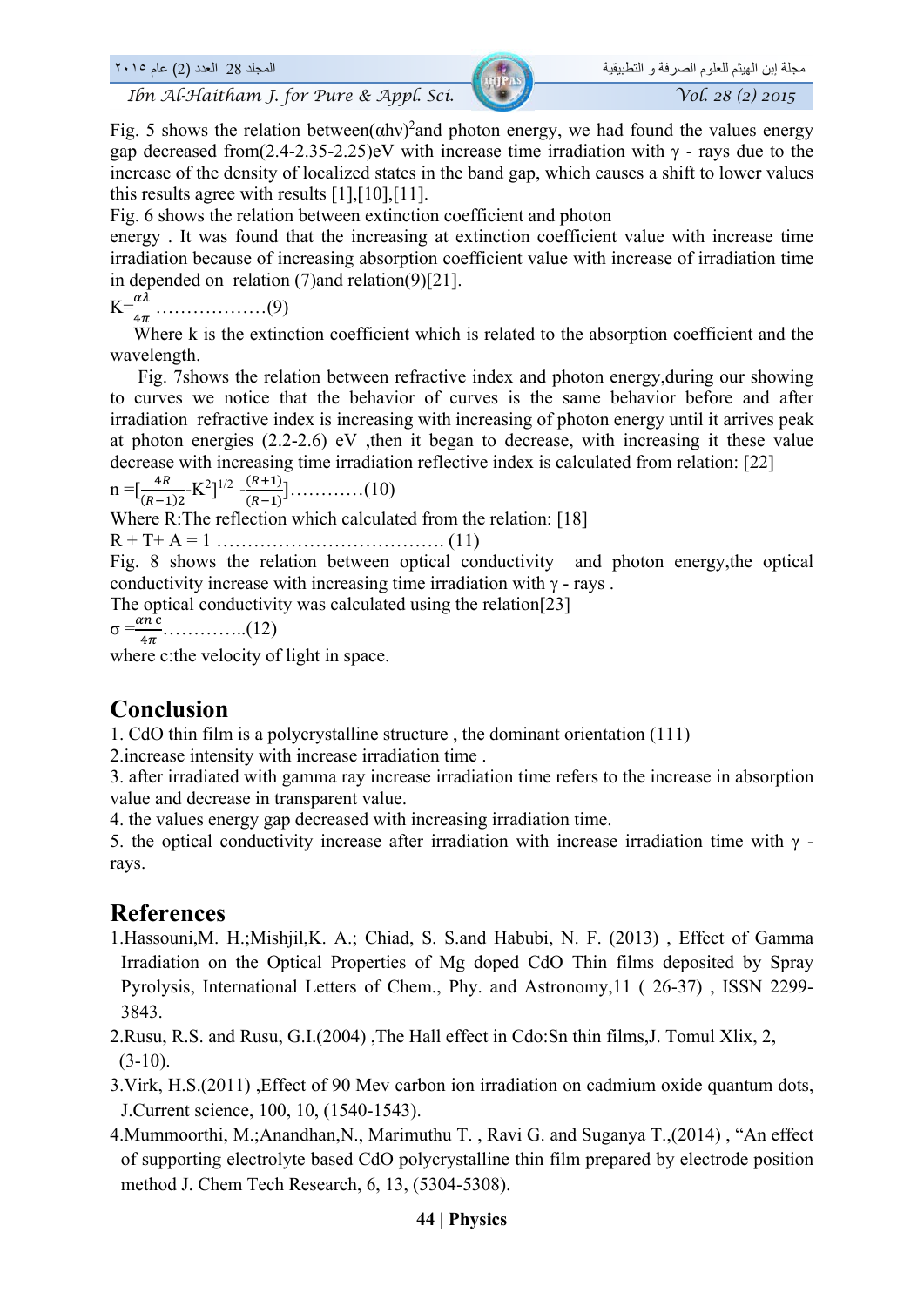5.Zaien, M.;Ahmed,N.M. and Hassan,Z. (2013), Fabrication and characterization of n-CdO:In/p-Si thin film solar cell by Thermal Evaporation in a Vacuum, J.Electron devices, 17, (1457-1464).

6.Ezekoye,B.A.;Ezekoye,V.A.;Offor;P.O.and UtaziS,C.(2013) Sythesis, Structural and optical characterizations of cadmium oxide (CdO) thin films by chemical bath deposition (CBD) technique,J. Academic, 8, 31, (1597-1601).

7.MahaboobBeevia,M.Anusuyab M.and Saravananc V.,(2010) Characterization of CdO thin films prepared by silar deposition technique,J. Chemical engineering and applications,.1, 2, (150-154).

8.Habubi,N.F.;Ismail,R.A.and Ali,A.M.(2012) Photovoltaic properties of CdO/ porous Si heterojunction photo detector,J. College of Education, Al-Mustansiriah, 3, (11-31).

9.Şahin B.,( 2012),Physical properties of nanostructured CdO films from alkaline baths containing sacchar in as additive, J. Chemical engineering and applications, 3, 11, (165-171).

.10عزيز اسماء احمد (٢٠١٢) تأثير التعرض لجسيمات الفا على الخواص البصرية للغشاء الرقيق، مجلة جامعة النھرين للعلوم، ،١٠ ،١٣ (٣١-٢٧).

- 11.Ibrahim,A.E, Abd-Aljabaar, N.F.and MahmoodK.H. ,(2010) Study effect irradiation by Gamma-Ray on the structural and optical properties of the thin films"J.University of Tikrit, 1, 5, (54-64).
- 12.SeoD,J., (2004),Structural and optical properties of CdO films deposited by spray pyrolysis,J. Korean Phys. Soc., 45 (6), (1575–1579).
- 13.Uplane M.D, Kshirsagar P.N., Lokhande B.J.and BhosaleC.H.,(2000)"Characteristic
- analysis of spray deposited cadmium oxide thin films"Mater. Chem. Phys., 64,( 75–78).
- 14.SaeedT. and brien P., (1995)" Thin Solid Films",271, 35.
- 15.Hussain S.,(2008), "Investigation of structural and optical properties of nanocrystallineZnO" M.Sc. thesis, Linkpoing University.
- 16.Emmett F.K, (1967) ,"Hand book of X-ray".
- 17.Dhanam, M.; prabhu,R.R.and Manoj, P.K.(2008) Investigations on chemical bath deposited Cadmium Selenide thin films,J. Materials chemistry and physics, V 107, 289-296.
- 18. Yousif, M. G.(1989)Solid state physics , 1, University of Baghdadbook.
- 19.A. Ashour, Turk J Phys 27 (2003) (551-558).
- 20.Dakhal, A.(2003), Structural and optical properties of evaporated Zn Oxide, Ti oxide and Zn-Ti oxide films, J. Appl. Phys. A, 77,.677.
- 21.Ilican,S.;Zor,M.;Caglar,Y.and Caglar,M. (2006),Optical characterization of CdZn(S1 xSex)2 thin films deposited by spraypyrolysis method,J.Optica Applicata,7776(1), (29-37).
- 22.Ashour,A.;Kaid,M.A;El-Sayed, N.Z. and Ibrahim,A.A.
- (2006),Physical properties of ZnO thin films deposited by spray pyrolysis technique,J.ApplidSurfase Science,252, (7844-7848).
- 23.Pankove,J.I. (1975) Optical processes in semiconductors, Dover ublications, Inc. New York, 91.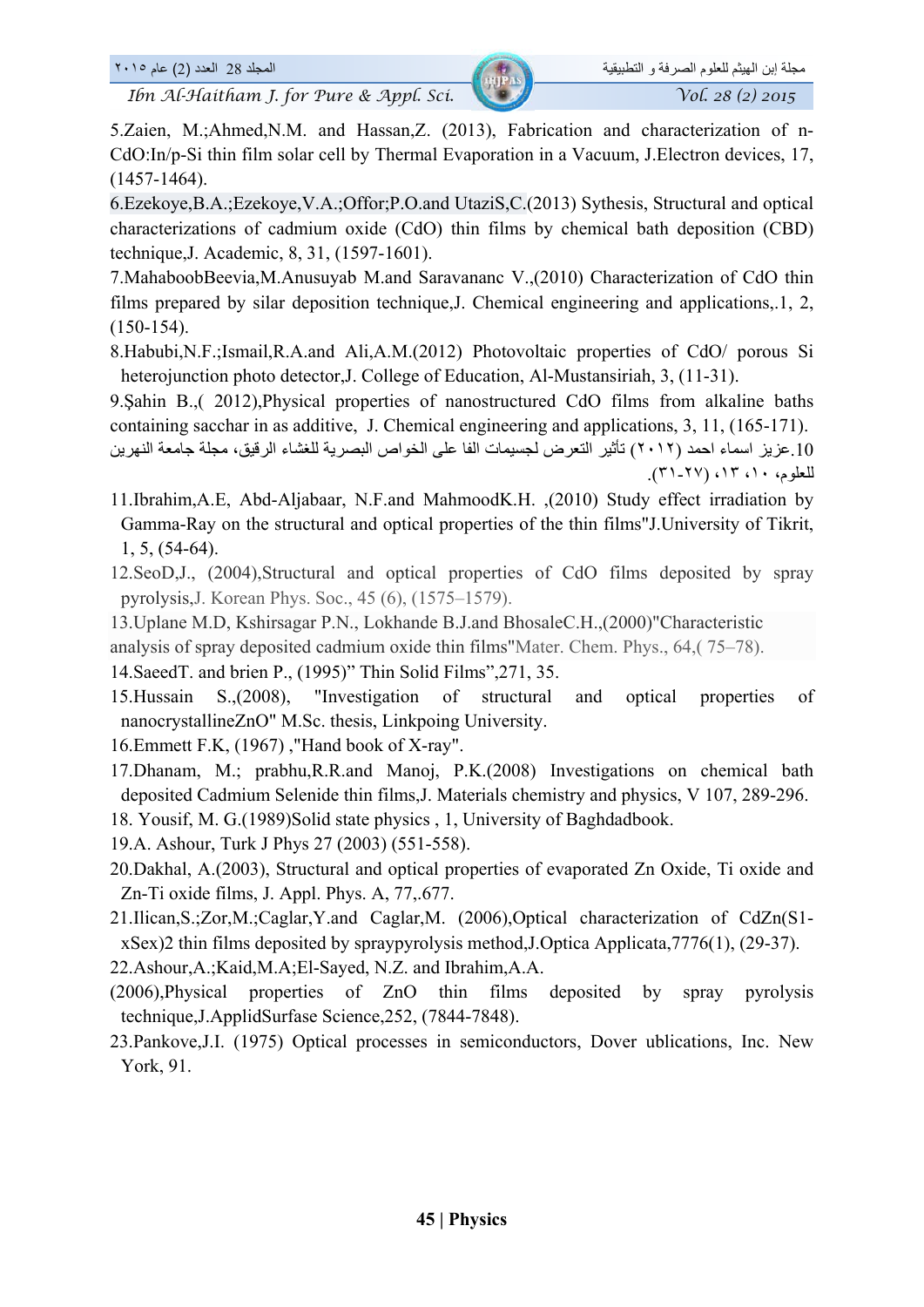| Sa            | $2\theta_{(XRD)}$ | $2\theta$ (ASTM) | $d_{(XRD)}A^{\circ}$ | $d$ <sub>(ASTM)</sub> $A^o$ | $a_{(XRD)}A^o$ | $a$ <sub>(ASTM)</sub> $A^o$ | hkl   |
|---------------|-------------------|------------------|----------------------|-----------------------------|----------------|-----------------------------|-------|
|               |                   |                  |                      |                             |                |                             |       |
| Before        | 33.0236           | 33.0013          | 2.71029              | 2.7120                      | 4.694          | 4.69                        | (111) |
|               | 38.3148           | 38.2849          | 2.3473               | 2.3490                      | 4.6946         |                             | (200) |
|               | 55.3193           | 55.258           | 1.6593               | 1.661                       | 4.693          |                             | (220) |
| after(1 week) | 33.1044           |                  | 2.7036               |                             | 4.682          |                             | (111) |
|               | 38.3926           |                  | 2.3427               |                             | 4.685          |                             | (200) |
|               | 55.386            |                  | 1.6751               |                             | 4.688          |                             | (220) |
| After(3week)  | 33.3773           |                  | 2.68238              |                             | 4.646          |                             | (111) |
|               | 38.6686           |                  | 2.32663              |                             | 4.653          |                             | (200) |
|               | 55.6659           |                  | 1.64983              |                             | 4.666          |                             | (220) |

#### **Table No.(1): Comparison of structural parameters with (ASTM) cards**

**Table No. (2): Comparison of structural parameters, FWHM, grain size, strain and number of Crystals** 

| Sa.(CdO)      | t(nm) | $T_{s.}$ | G.S<br>(nm) | $\delta^* 10^{-3}$ | $n*10-3$<br>$(nm)^{-2}$ | $N_0$ *10 <sup>-3</sup><br>$(nm)^{-2}$ | <b>FWHM</b><br>(deg) | <b>FWHM</b><br>(rad) |
|---------------|-------|----------|-------------|--------------------|-------------------------|----------------------------------------|----------------------|----------------------|
| <b>Before</b> | 350   | 400      | 27.41       | 1.32               | 1.33                    | 16.99                                  | 0.3158               | 0.0055089            |
| After(1week)  |       |          | 26.29       | 1.37               | 1.45                    | 19.26                                  | 0.3292               | 0.0057427            |
| After(3week)  |       |          | 23.63       | $\overline{.53}$   | 1.79                    | 26.83                                  | 0.3666               | 0.006395             |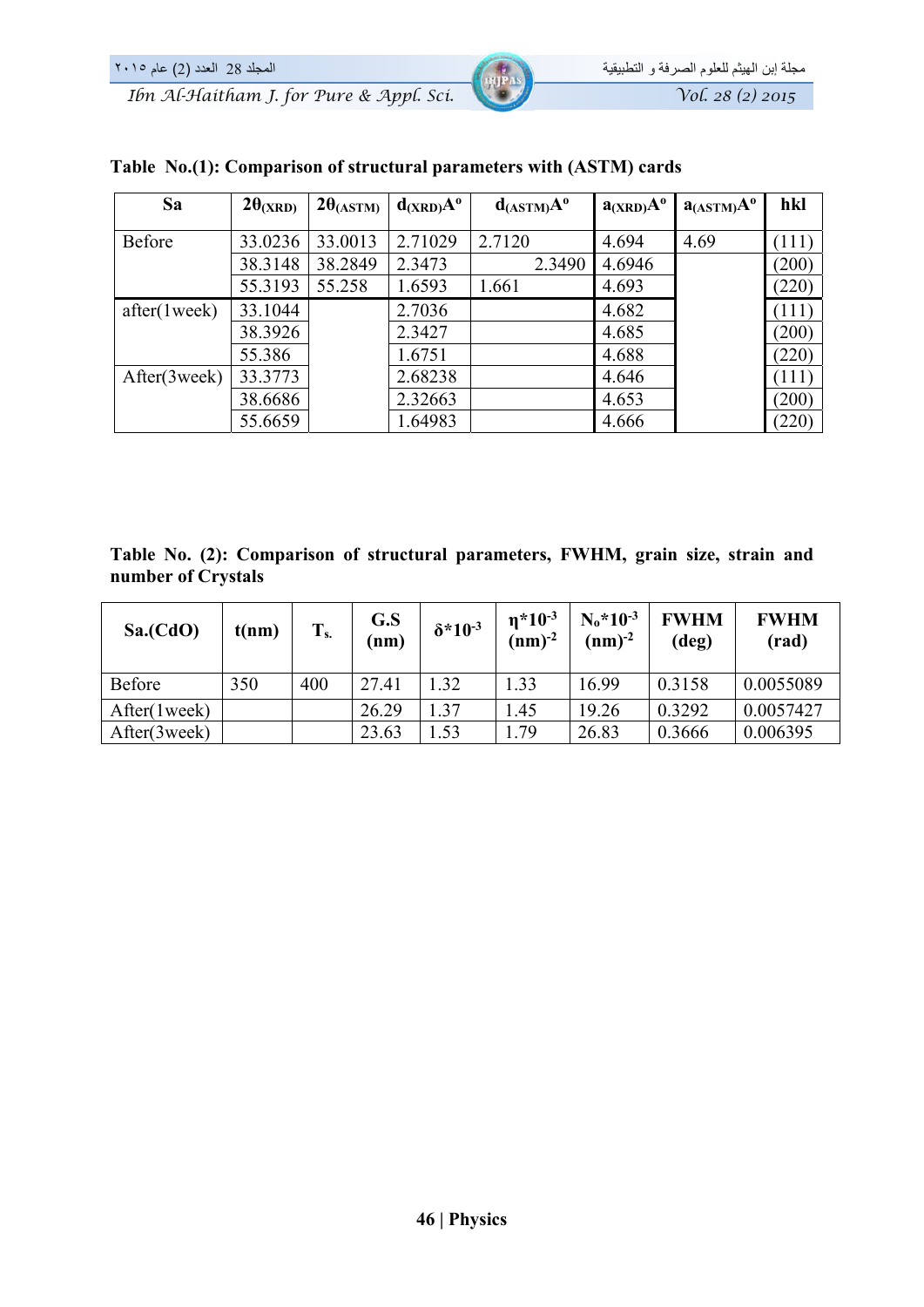

**Figare No.(1) Shows the X-ray diffraction (XRD) for the CdO before and after (rad.)(1,3)week**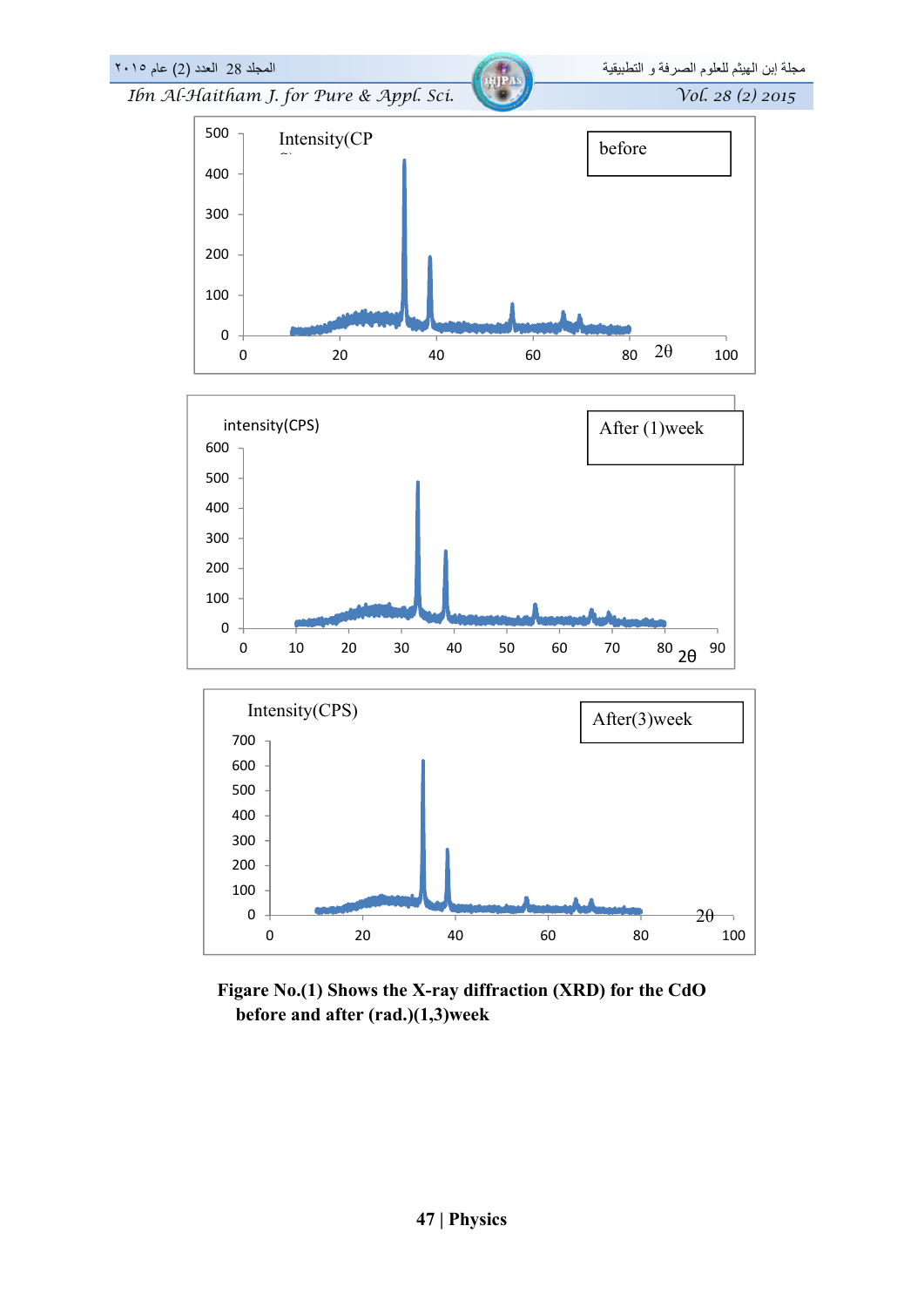



**Figare No.(4) shows the relation between absorption coefficient and photon energy**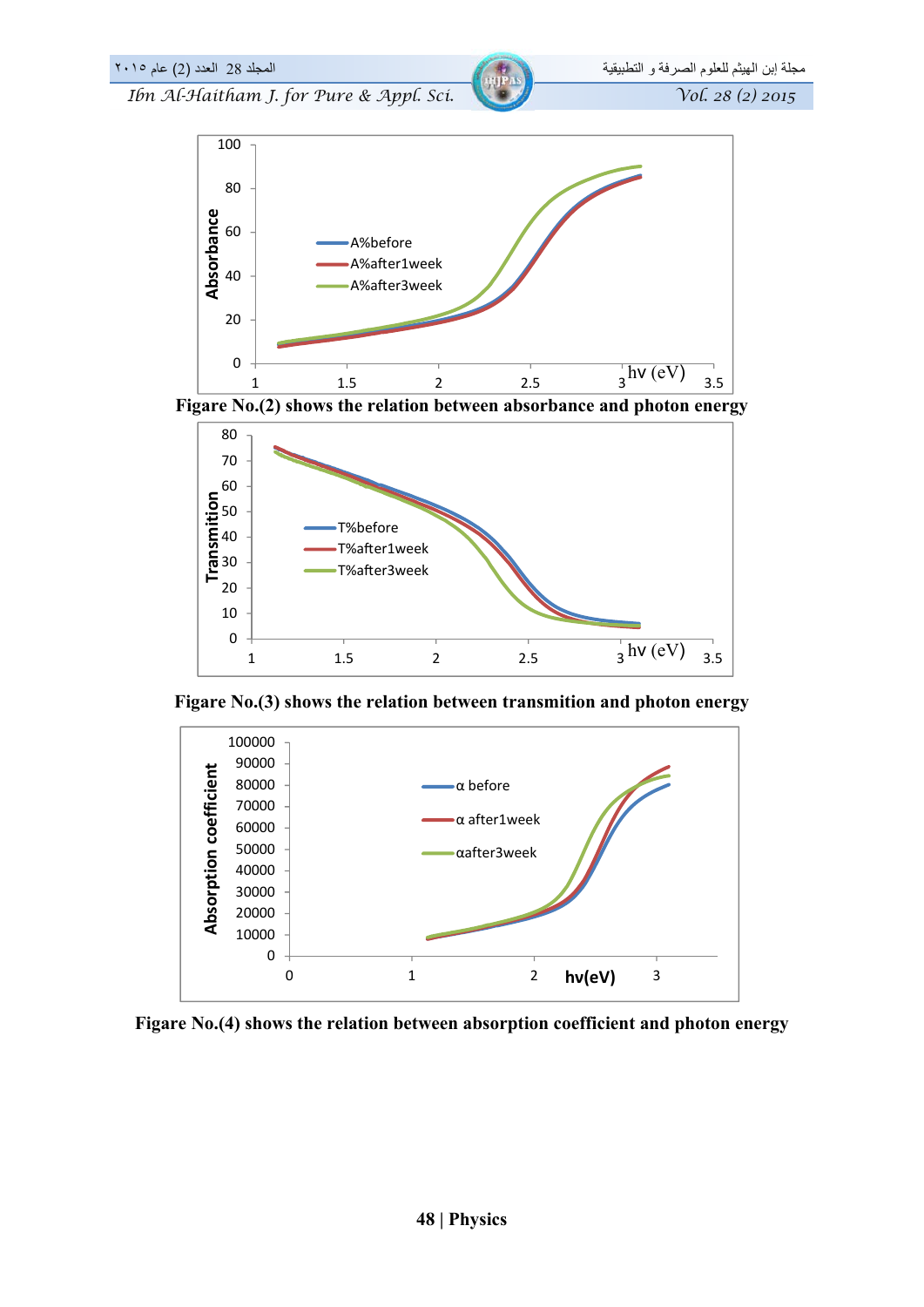

`**Figare No.(5) shows the relation between(αhν)2and photon energy** 



 **Figare No.(6) show the relation between extinction coefficient and photon energy** 



 **Figare No.(7) shows the relation between refractive index and photon energy**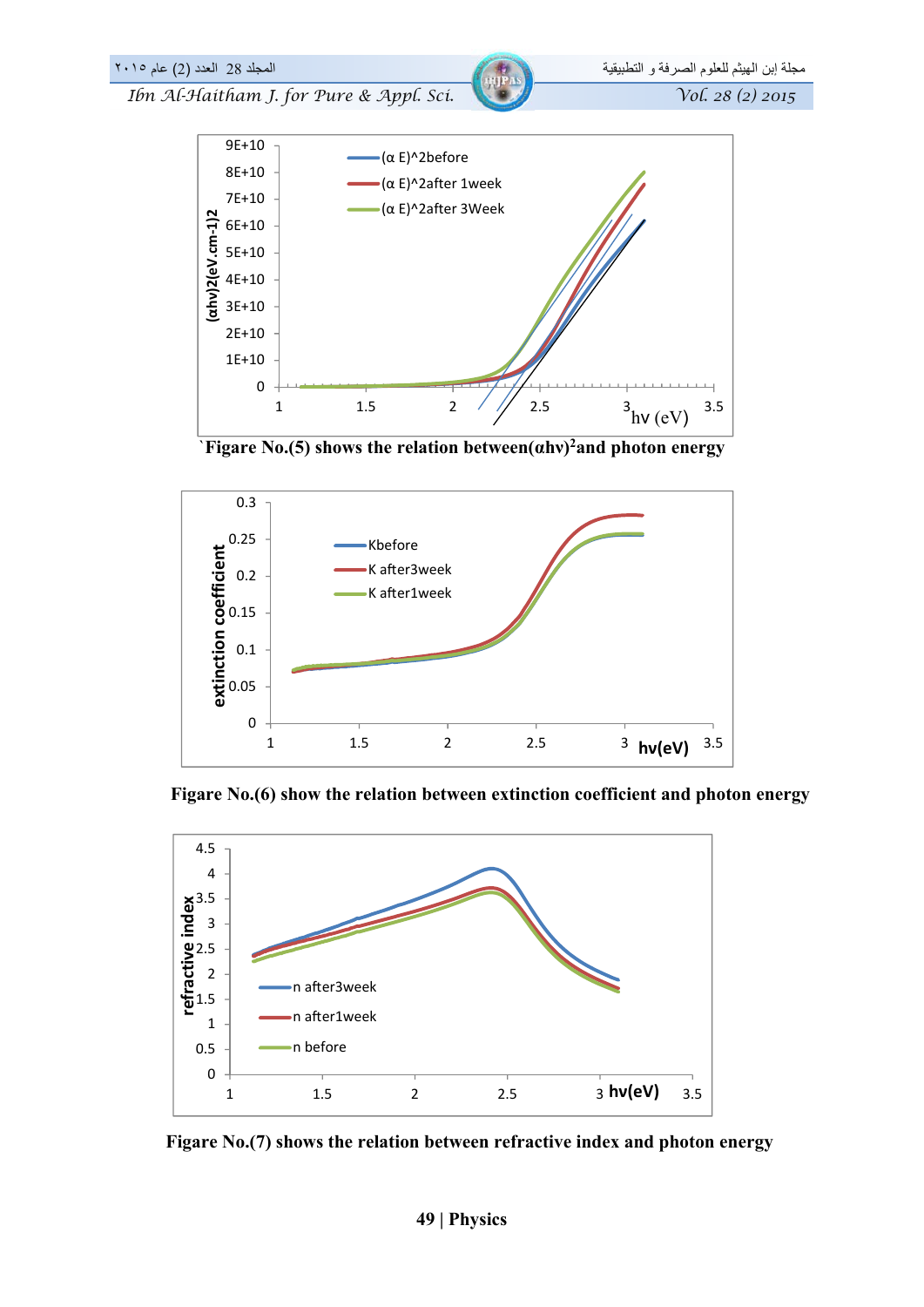

 **Figare No.(8) shows the relation between optical conductivity and photon energy**